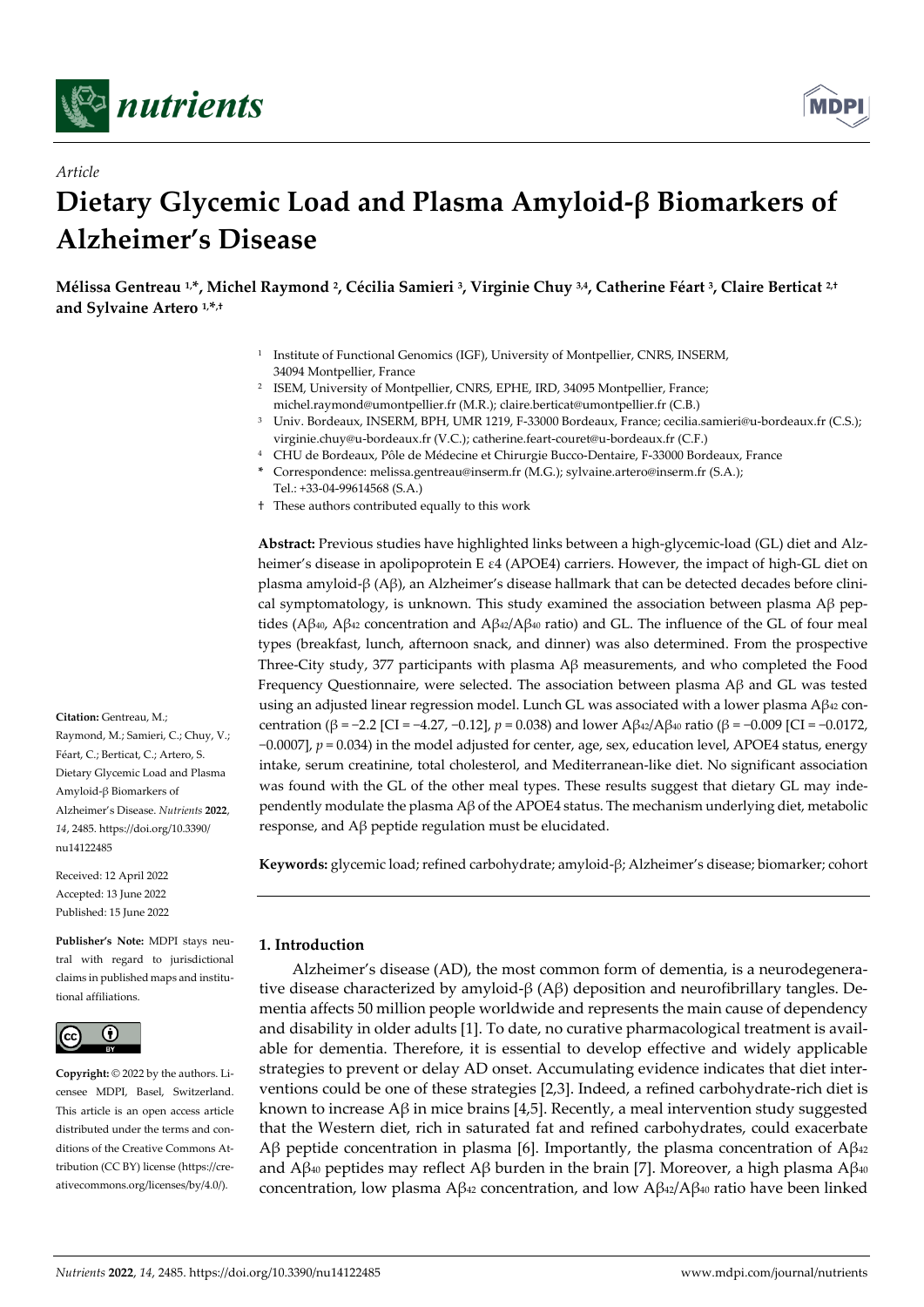to a higher dementia risk [8,9]. However, no study in the general population has specifically examined the association between a refined carbohydrate diet and plasma  $\rm{A}\beta$  biomarkers. Thus, the investigation of this association may provide evidence that a refined carbohydrate diet is an environmental factor that promotes AD pathogenesis via plasma Aβ. Additionally, this would open the possibility of acting on this modifiable dietary factor to reduce the prevalence of dementia in the general population. In this context, our previous work emphasized that a high-glycemic-load (GL) diet increases the risk of dementia in apolipoprotein E ε4 (APOE4) carriers, the main genetic risk factor of AD [10]. In addition, an interventional study demonstrated that diet may change the plasma concentration of  $\text{A}\beta$  peptides according to the APOE4 carrier status [6,11], suggesting that APOE4 status could be an effect modifier. Moreover, our work highlighted the stronger impact of the GL of an afternoon snack (the meal with the highest content in refined carbohydrates) on the risk of dementia [10], suggesting a risk variability according to the meal type. Indeed, snacks and breakfast tend to be richer in refined carbohydrates and therefore have higher GL values than the main meals (i.e., lunch and dinner) [12].

Based on these findings, we hypothesized that a high-GL diet might be associated with plasma Aβ peptide levels. Therefore, we used data from the prospective Three-City (3C) cohort study to examine the association between GL and plasma  $A\beta_{40}$  and  $A\beta_{42}$  concentration, as well as  $A\beta_{42}/A\beta_{40}$  ratio. We also evaluated the potential interactive effect of APOE4 carrier status and the effect of the daily, breakfast, lunch, afternoon snack, and dinner GL values on this association.

# **2. Materials and Methods**

### *2.1. Study Sample*

The 3C study is a population-based, prospective study on the relationship between vascular factors and dementia. The study started in 1999–2000 and included participants, aged 65 years or older, from three French cities: Bordeaux, Dijon, and Montpellier [13]. The Consultative Committee for the Protection of Persons Participating in Biomedical Research at Kremlin-Bicêtre University Hospital (Paris, France) approved the 3C Study protocol, and all participants gave their written informed consent. Baseline data collection included sociodemographic, clinical, and lifestyle characteristics, medication use, neuropsychological testing, and clinical examination with blood sampling. At baseline, 1254 participants were randomly selected from the three centers, stratified by center, sex, and age, for plasma Aβ concentration measurement [9]. From this subsample, participants at the Bordeaux and Montpellier centers who completed a 148-item Food Frequency Questionnaire (FFQ) at 2-year and 4-year follow-up visits, respectively, (Figure 1) were selected.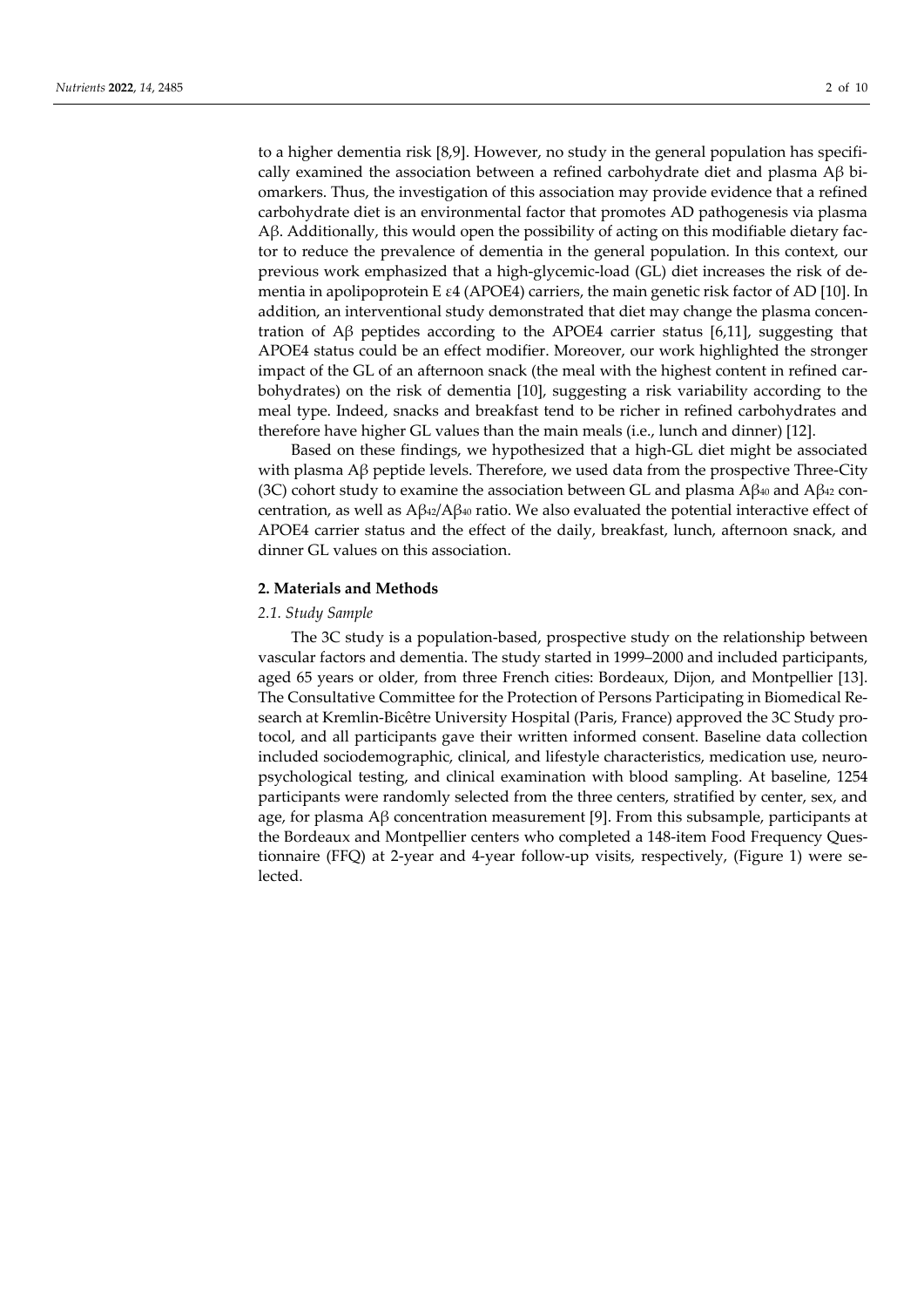

Figure 1. Flow chart.

# *2.2. Dietary Data*

The 148-item semi-quantitative FFQ was divided into breakfast, lunch, dinner, and snacks between meals. The GL is an indicator of the cumulative exposure to postprandial glycemia and reflects insulin demand, induced by the carbohydrate intake [14,15]. GL values were obtained from the International Table of Glycemic Index [16] and internet updates (www.glycemicindex.com). GL items are defined as "low" when the GL value is below 10 and as "high" when the value is above 20 [17]. As previously described, GL was calculated for breakfast, lunch, afternoon snack ("goûter" in French, corresponding to a snack between lunch and dinner), dinner, and the entire day, and validated with the GL values from the 24 h dietary recall [10]. GL values were within the same range of variation as those from another study on a French population (Table S1) [18]. In the Bordeaux 3C study, carbohydrate intake did not seem to change during the follow-up [19]. Thus, it was hypothesized that the GL did not change from baseline until the visit when the FFQ was completed. Energy intake and adherence to a Mediterranean-like diet were also determined [10]. Diet quality, for example, from a Mediterranean diet, may influence the plasma concentration of Aβ peptides [20] as well as the GL values [21,22]. The Mediterranean-like diet score was categorized as low (0–3), moderate (4–5), and high (6–9). Missing values of the Mediterranean-like diet score (8%) were added in a fourth category.

# *2.3. Plasma Amyloid-β Peptide Assessment*

The plasma  $\text{A}\beta$  peptide assay is described elsewhere [9]. Briefly, blood samples were collected in tubes containing sodium EDTA. After centrifugation, samples were aliquoted and stored at −80 °C. Plasma Aβ peptides were measured using the INNO-BIA Kit (Innogenetics, Ghent, Belgium) based on the multiplex xMAP technique (Luminex, Austin, TX, USA). Aβ<sub>40</sub> and Aβ<sub>42</sub> concentrations were expressed in pg/mL, and the Aβ<sub>42</sub>/ Aβ<sub>40</sub> ratio was calculated.

### *2.4. Incident Dementia Diagnosis*

At the 2-, 4-, 7-, 10-, 12- and 15-year follow-up visits, a neurologist examined participants with suspected dementia on the basis of their neuropsychological test scores. Then, an independent committee of neurologists evaluated all potential cases of dementia to reach a consensus on the diagnosis and etiology based on the Diagnostic and Statistical Manual of Mental Disorders, Fourth Edition [23].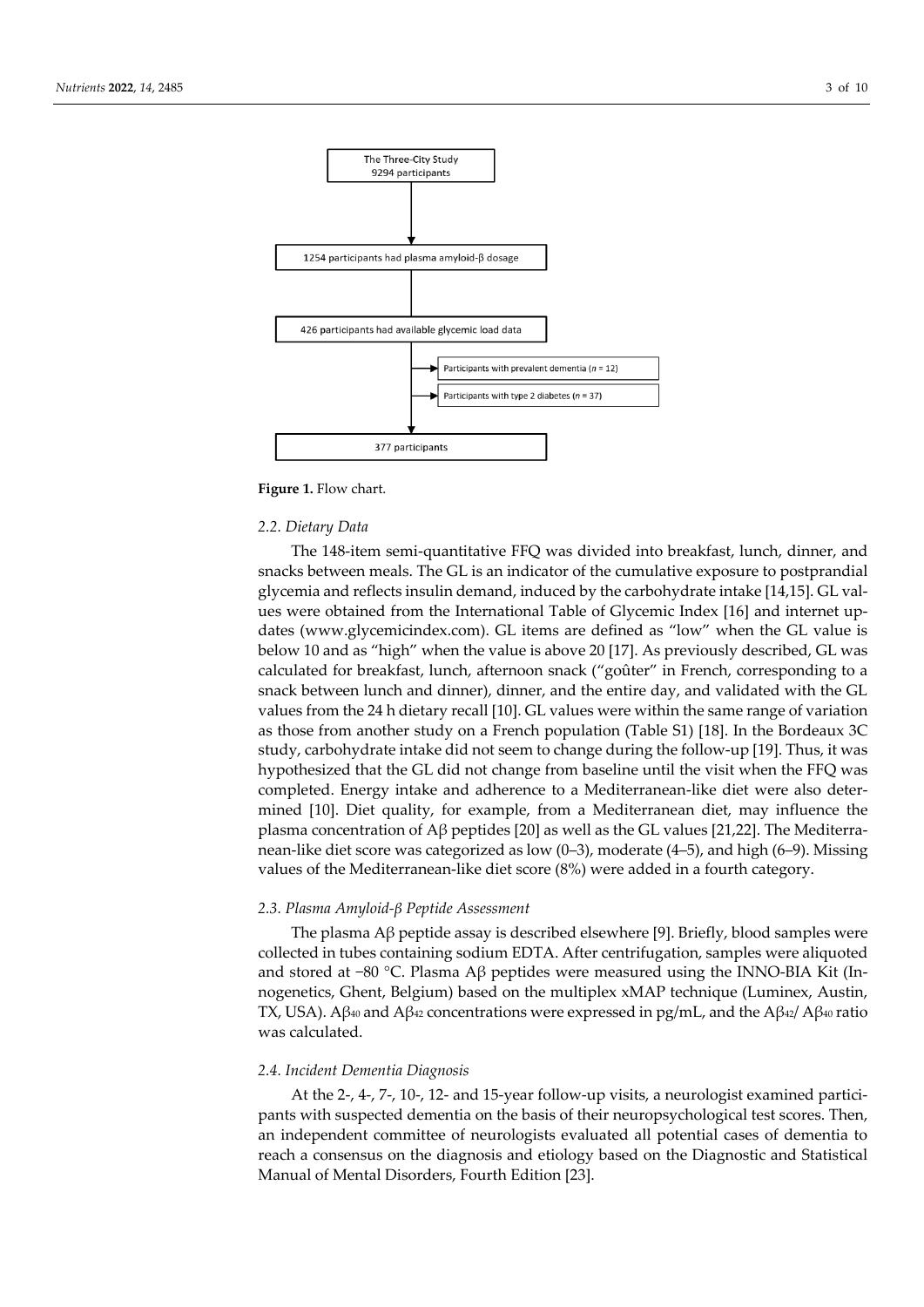# *2.5. Other Covariates*

Education level was defined as no school, primary school, high school, or graduate level. APOE genotyping was performed as previously described [24]. APOE4 carriers were defined as carrying at least one *ε*4 allele. Diabetes was defined as treated diabetes, fasting glycemia > 7 mmol/L, and self-reported diabetes. Serum creatinine (mmol/L) was measured with the Jaffe method [25]. Total cholesterol (mmol/L) was quantified using routine enzymatic methods. Serum creatinine and total cholesterol are biological factors that may influence the plasma concentration of Aβ peptides [26,27].

# *2.6. Statistical Analyses*

Linear regression models were used to evaluate the association between GL and  $A\beta$ peptide concentration/ratio. The models were first adjusted for energy intake. Then, multicollinearity was tested using the variance inflation factor [28]. As GL showed a high variance inflation factor value when energy intake was added to the models, the residual method was used with all GL values [14,29]. The first model was adjusted for center, age, sex, education level, APOE4 status, and energy intake. The second model was additionally adjusted for serum creatinine, total cholesterol, and Mediterranean-like diet, which may influence the plasma concentration of Aβ peptides [20,26,27]. The interaction with APOE4 carrier status was also tested. The model assumptions were checked, and outliers were removed (*n* = 4 for Aβ<sub>40</sub>, *n* = 3 for Aβ<sub>42</sub>, and *n* = 2 for Aβ<sub>42</sub>/Aβ<sub>40</sub>) by looking at the graphs and using the Bonferroni method with the 'car' package in R [30]. For the sensitivity analysis, participants with incident dementia were excluded to avoid potential reverse causation. All statistical analyses were performed using R version 3.6.1(R Core Team, Vienna, Austria). Two-sided Fisher tests were used, and a *p* value < 0.05 was considered statistically significant.

# **3. Results**

At FFQ completion, the mean age of the 377 participants was 76.1 (±5.2) years and 60.2% were women (Table 1). Participants in the high tertile group of the daily GL included fewer women, and these participants tended to have a higher Mediterranean-like diet score compared with the low tertile group.

| Characteristics                                    |             | Low         | Middle                   | High        |
|----------------------------------------------------|-------------|-------------|--------------------------|-------------|
|                                                    | All Sample  | $(-5.8)$    | $(-5.8 \text{ to } 5.2)$ | (25.2)      |
| Sample size, $n$                                   | 377         | 126         | 125                      | 126         |
| Montpellier center, $n$ (%)                        | 204 (54.1)  | 71 (56.3)   | 70(56.0)                 | 63(50.0)    |
| Age, mean (SD), years                              | 76.1(5.2)   | 76.7(5.7)   | 75.5(4.7)                | 76.2(5.0)   |
| Women, $n$ $\left(\% \right)$                      | 227(60.2)   | 85(67.5)    | 73 (58.4)                | 69 (54.8)   |
| Education level, $n$ (%) <sup>1</sup>              |             |             |                          |             |
| No school                                          | 104(27.6)   | 32(25.4)    | 35(28.0)                 | 37(29.7)    |
| Primary school                                     | 101(26.8)   | 37(29.4)    | 38(30.4)                 | 26(20.6)    |
| High school                                        | 88 (23.3)   | 30(23.8)    | 25(20.0)                 | 33(26.2)    |
| Graduated                                          | 83 (22.0)   | 27(21.4)    | 27(21.6)                 | 29(23.0)    |
| APOE4 carriers, $n$ (%)                            | 68 (18.0)   | 22(17.5)    | 26(20.8)                 | 20(15.9)    |
| Creatinine, mean (SD), mmol/L                      | 82.0 (18.7) | 79.7 (19.1) | 82.9 (17.6)              | 83.5 (19.3) |
| Total cholesterol, mean (SD), mmol/L               | 5.92(1.0)   | 5.88(0.90)  | 5.95(0.97)               | 5.91(1.13)  |
| Mediterranean-like diet, $n$ . $(\%)$ <sup>1</sup> |             |             |                          |             |
| $0 - 3$                                            | 64 (17.0)   | 31(24.6)    | 18 (14.9)                | 15(11.5)    |
| $4 - 5$                                            | 141 (37.4)  | 51 (40.5)   | 51 (40.8)                | 41(31.5)    |
| $6 - 9$                                            | 142 (37.7)  | 34(27.0)    | 47 (38.8)                | 61 (46.9)   |
| Missing values                                     | 30 (7.96)   | 10(7.94)    | 9(7.20)                  | 11 (8.73)   |

**Table 1.** Characteristics of the study sample according to the tertile of the total GL residuals.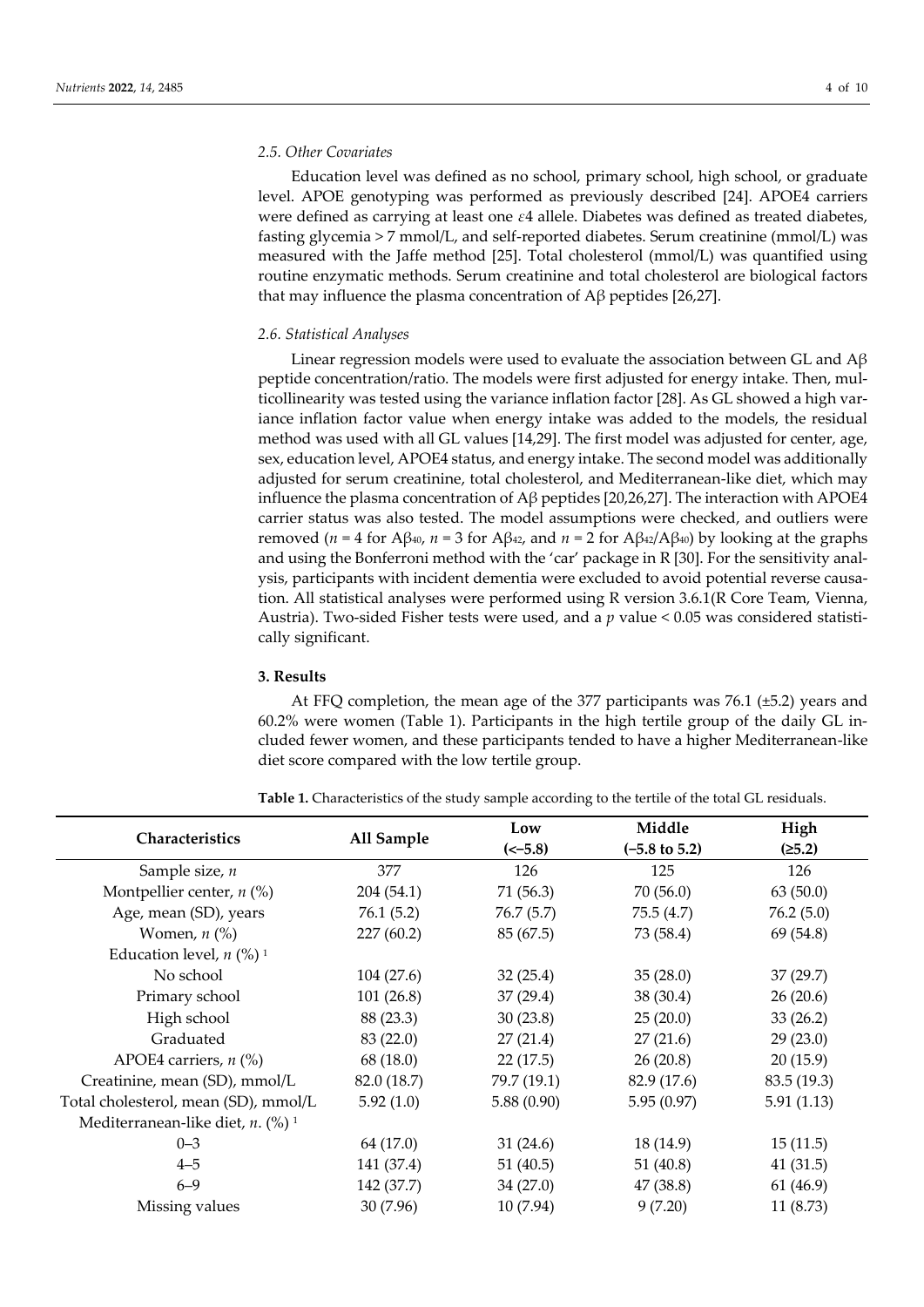| Energy intake, mean (SD), kcal/day                | 1193 (378)   | 1210 (444)   | 1196 (368)   | 1173 (312)  |
|---------------------------------------------------|--------------|--------------|--------------|-------------|
| Plasma $A\beta_{40}$ , mean (SD), pg/mL           | 231 (81.1)   | 227 (45.6)   | 222(55.0)    | 245 (120)   |
| Plasma A $\beta$ <sup>42</sup> , mean (SD), pg/mL | 39.5(13.5)   | 39.1 (10.2)  | 38.0 (9.92)  | 41.2(18.6)  |
| Plasma $A\beta_{42}/A\beta_{40}$ ratio, mean (SD) | 0.176(0.046) | 0.176(0.043) | 0.178(0.055) | 0.174(0.04) |

Abbreviation: Aβ, amyloid-β; APOE4, apolipoprotein e ε4 allele; SD, standard deviation. <sup>1</sup> Missing data: education level, 0.27%; Mediterranean-like diet, 8%.

To evaluate the association between GL and plasma Aβ peptide concentration and ratio according to APOE4 status, the GL × APOE4 interaction was tested. As no significant interaction was detected between GL and APOE4 status, the results are presented for the whole sample.

After removing outliers, no significant association between daily GL and plasma  $A\beta$ peptide concentration and ratio was detected in both models (Table 2). In model 1, breakfast GL tended to be associated with higher  $A\beta_{40}$ , but not after additional adjustments in model 2. Lunch GL tended to be associated with lower  $A\beta_{42}$  in model 1, and the association between lunch GL and lower  $A\beta_{42}$  and ratio became significant after the adjustment for serum creatinine, total cholesterol, and a Mediterranean-like diet (model 2). The predicted Aβ<sub>42</sub> and Aβ<sub>42</sub>/Aβ<sub>40</sub> ratio values as a function of the lunch GL are presented in Figure 2. Finally, in both models, afternoon-snack and dinner GL were not associated with plasma Aβ peptide concentrations and ratio.

**Table 2.** Association between glycemic load residuals and amyloid-β peptides.

| <b>Glycemic Load</b><br><b>Residuals</b> | $A\beta_{40}$        |                | $A\beta_{42}$                |                | $A\beta_{42}/A\beta_{40}$       |                |
|------------------------------------------|----------------------|----------------|------------------------------|----------------|---------------------------------|----------------|
|                                          | $n = 372$            |                | $n = 373$                    |                | $n = 374$                       |                |
|                                          | $\beta$ (CI)         | <i>p</i> Value | $\beta$ (CI)                 | <i>p</i> Value | $\beta$ (CI)                    | <i>p</i> Value |
| Model 1                                  |                      |                |                              |                |                                 |                |
| Daily                                    | $1.72(-2.24, 5.68)$  | 0.394          | $0.04 (-0.73, 0.81)$         | 0.9222         | $-0.0014 (-0.0044, 0.0016)$     | 0.3607         |
| <b>Breakfast</b>                         | $6.77(-1.08, 14.6)$  | 0.0906         | $0.76$ (-0.77, 2.29)         | 0.3298         | $-0.0011$ $(-0.0072, 0.005)$    | 0.72           |
| Lunch                                    | $2.82(-7.89, 13.5)$  | 0.6047         | $-1.97$ ( $-4.04$ , 0.11)    | 0.0631         | $-0.0094 (-0.0176, -0.0012)$    | 0.024          |
| Afternoon snack                          | $3.83(-9.83, 17.5)$  | 0.5815         | $0.17$ (-2.5, 2.84)          | 0.8993         | $-0.0031(-0.0137, 0.0076)$      | 0.574          |
| <b>Dinner</b>                            | $0.27$ (-9.42, 9.96) | 0.9566         | $0.05$ ( $-1.83$ , 1.94)     | 0.9561         | $-0.0025(-0.01, 0.005)$         | 0.5094         |
| Model 2                                  |                      |                |                              |                |                                 |                |
| Daily                                    | $0.61$ (-3.39, 4.62) | 0.7632         | $-0.02$ ( $-0.80$ , 0.76)    | 0.9648         | $-0.0011(-0.0042, 0.002)$       | 0.5037         |
| <b>Breakfast</b>                         | $4.79(-3.22, 12.8)$  | 0.2403         | $0.7$ (-0.86, 2.27)          | 0.3792         | $-0.0004 (-0.0067, 0.0059)$     | 0.9012         |
| Lunch                                    | $0.66$ (-10.0, 11.3) | 0.9026         | $-2.2$ ( $-4.27$ , $-0.12$ ) | 0.0378         | $-0.0089(-0.0172,-0.0007)$      | 0.0344         |
| Afternoon snack                          | $1.08(-12.5, 14.7)$  | 0.8761         | $-0.26$ $(-2.92, 2.41)$      | 0.8504         | $-0.003$ $(-0.0138, 0.0078)$    | 0.5851         |
| Dinner                                   | $-0.53(-10.1, 9.07)$ | 0.9131         | $0(-1.87, 1.88)$             | 0.9971         | $-0.0022$ ( $-0.0097$ , 0.0053) | 0.5628         |

Abbreviation: Aβ, amyloid-β; CI, confidence interval; GL, glycemic load. Model 1 was adjusted for center, age, sex, education level, APOE4 status, and energy intake. Model 2 was additionally adjusted for serum creatinine, total cholesterol, and Mediterranean-like diet. β for a 10-point increase in the GL value per day (equivalent to eating an additional 30 g of a French baguette at each corresponding meal).  $p < 0.05$  are in bold.

Participants who developed dementia during the 15-year follow-up (*n* = 51) were older than those who remained dementia-free. They were more likely to be women and APOE4 carriers. They also had a lower education level and a lower Mediterranean-like diet score than dementia-free participants (Table S2). In the sensitivity analysis that evaluated the association between GL and  $A\beta$ , after exclusion of the participants with incident dementia, the results were similar to those of the main analysis. The associations between lunch GL and plasma Aβ<sub>42</sub> concentration and ratio became stronger (Table S3).

These results showed that lunch GL was associated with lower plasma  $A\beta_{42}$  concentration and lower  ${\rm A}β_42/{\rm A}β_40$  ratio for a 10-point increase in the GL value per day, independently of the APOE4 carrier status.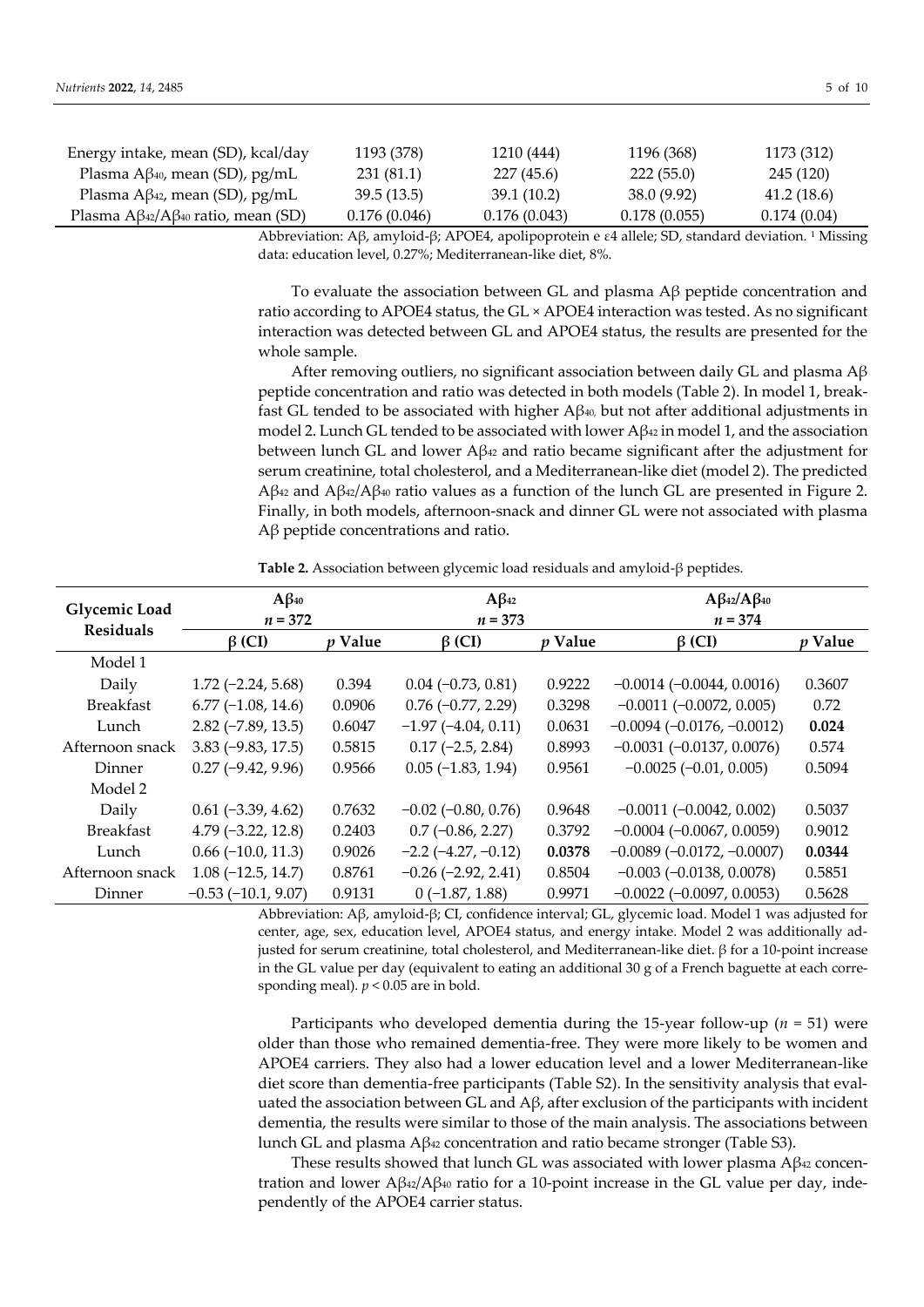

**Figure 2.** Predicted Aβ<sub>42</sub> concentration and  $A\beta_{42}/A\beta_{40}$  ratio in plasma in function of the lunch glycemic load residuals (95% confidence intervals). All models were adjusted for center, age, sex, education level, APOE4 status, energy intake, serum creatinine, total cholesterol, and Mediterranean-like diet.

# **4. Discussion**

This study highlights the links between dietary GL and plasma Aβ biomarkers independently of the APOE4 carrier status. We found that lunch GL was associated with a lower plasma Aβ<sub>42</sub> concentration and lower Aβ<sub>42</sub>/Aβ<sub>40</sub> ratio. These associations remained significant after adjustment for center, age, sex, education level, APOE4 status, energy intake, serum creatinine, total cholesterol, and Mediterranean-like diet. Despite the crosssectional design of our study, these findings suggest that dietary GL, as a proxy of refined carbohydrate consumption, may negatively modulate the plasma  $A\beta$  biomarkers. Indeed, lower plasma Aβ<sup>42</sup> and lower Aβ<sup>42</sup>/Aβ<sup>40</sup> ratio have been associated with higher risk of dementia in longitudinal studies [8,9]. Nevertheless, since no association was found between other meal types and plasma Aβ biomarkers, this study should be interpreted with caution and replicated in longitudinal studies with larger sample sizes.

Studies on the relationship between refined carbohydrate consumption and Aβ are scarce. Only two interventional studies investigated the impact of a refined carbohydraterich diet on  $A\beta$  in plasma and cerebrospinal fluid. However, these studies combined a diet rich in refined carbohydrates and in saturated fat, and thus could not highlight the specific effect of refined carbohydrates [6,31]. One neuroimaging study showed that high-GL diet was associated with global and regional Aβ burden in the brain of cognitively normal subjects [32]. Indeed, a high-GL diet was associated with higher Aβ burden in the anterior and posterior cingulate gyrus, the lateral temporal lobe, the precuneus, and the superior parietal lobe.

Previous studies on the relationship between dietary GL and Aβ never considered the different meal types. Our results highlight that lunch GL specifically contributes to worsening plasma Aβ biomarkers. This result is unexpected because lunch is the main meal of the day in France and contains large amounts of vegetables and legumes (i.e., fibers), fat, and protein [10], which contribute to limiting the increase in blood glucose [21]. Thus, for this meal, GL might reflect the postprandial glycemia and insulin demand to a lesser extent [22]. Moreover, 47% of individuals in the high-daily-GL tertile group had a good adherence to the Mediterranean diet (score from 6 to 9), and healthy meals (i.e., composed of vegetables, fruits and some cereals) have been associated with lower Aβ burden [20]. However, two plausible explanations can be suggested. First, as lunch is the main meal of the day in France, with various food types, lunch GL could be a good proxy of GL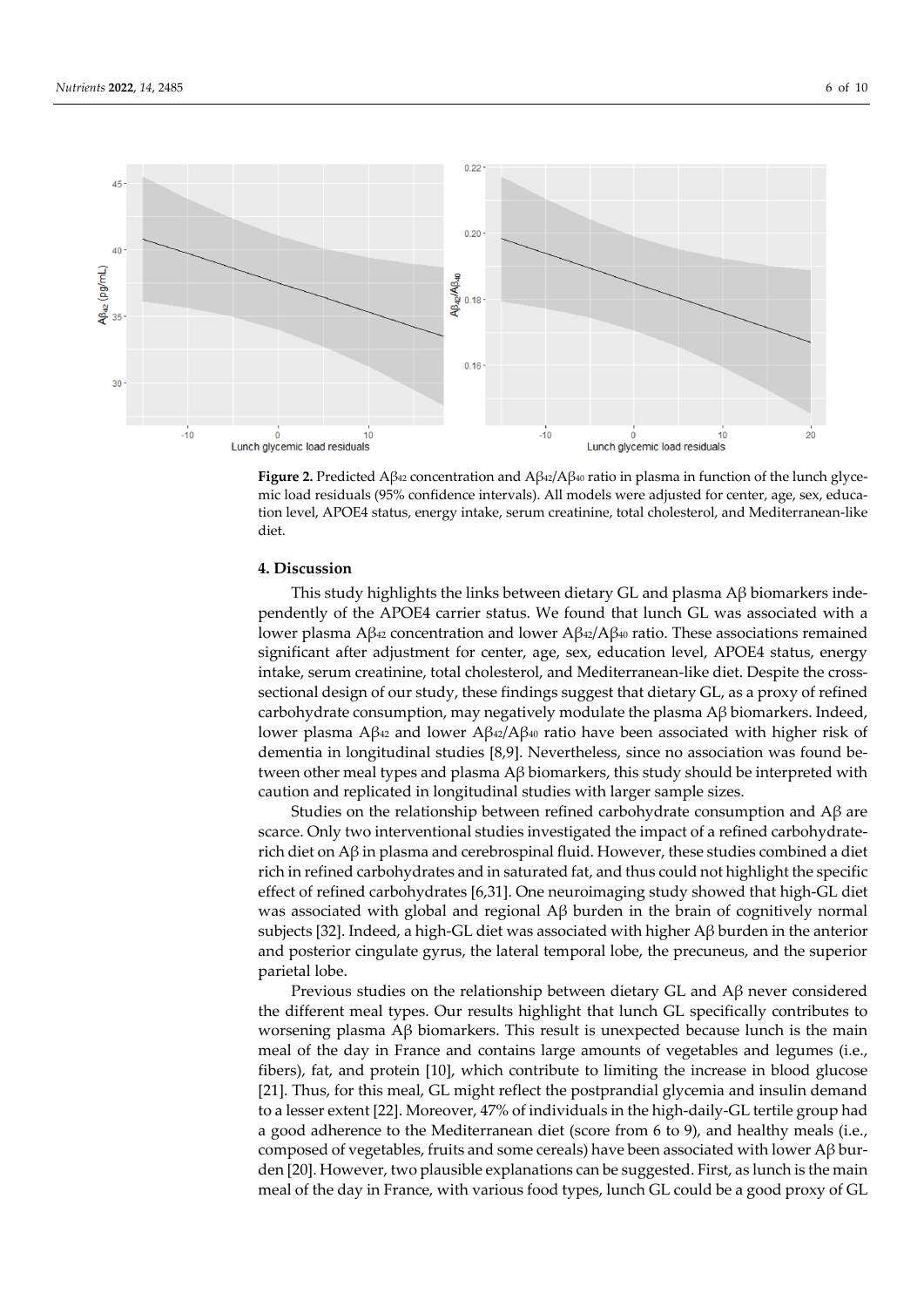inter-individual variability, although lunch GL is not the best proxy of postprandial glycemia. In our sample, the GL of the other meals might not have been diverse enough to capture information, and the daily GL may have smoothed out this low variability by summing the different GL values. The second explanation concerns the lunch composition. An increase in lunch GL might be associated with a decrease in the consumption of fat and protein that could be protective factors. Indeed, it has been shown that replacing carbohydrates with fat decreases fasting triglycerides and glycemia and increases HDL cholesterol [33,34]. Particularly, the increased consumption of plant-based proteins and fat instead of carbohydrates has been associated with a significant decrease in all-cause mortality [35]. Moreover, if fewer proteins and fat are consumed, GL could ultimately be a good proxy of postprandial glycemia and insulin demand.

Our results suggest that high-GL diets could negatively affect plasma  $A\beta$  biomarkers. A possible biological explanation is that high GL indirectly participates in the mechanisms involving Aβ burden. First, a high-GL diet could promote insulin resistance through inflammation and oxidative stress [36,37]. This increases the blood-brain barrier permeability, and consequently, Aβ transport and clearance are impaired [38]. Second, Aβ degradation by an insulin-degrading enzyme (IDE) could be inhibited by GL-induced hyperinsulinemia. Both insulin and Aβ are IDE ligands, and excess insulin could compete with Aβ and, consequently, decrease its clearance [39]. Moreover, it has been shown that hyperinsulinemia modulates plasma  $\beta$  peptide concentration in people with normal cognition [40,41]. However, moving to a healthy diet rich in anti-oxidants and anti-inflammatory components that improve insulin sensitivity could compensate for the harmful effect of a high-GL diet [42,43].

In this study, we did not find an interactive effect of APOE4 status. Yet, higher amyloid deposits were detected in the brain of APOE4 carriers with AD or with normal cognition [44,45]. Moreover, ApoE4 promotes blood–brain barrier disruption, increases  $A\beta$ aggregation, and decreases  $\beta$  clearance [46]. Our study may have lacked the statistical power to show a significant interaction between GL and APOE4 carrier status.

This study presents some limitations. First,  $\Delta\beta$  peptide concentration was measured in the early 2000s. Since then, more sensitive and effective methods have been developed [47,48]. Moreover, these results could not be compared with  $\mathbf{A}\beta$  in cerebrospinal fluid because it was not measured in the 3C study. Second, our results concern a single  $\text{A}\beta$  measurement in plasma, but possible confounding factors were taken into account in the analysis. Specifically, our results are independent from serum creatinine, total cholesterol, and diet quality, three factors that could influence  $\mathbf{A}\beta$  concentration in plasma [20,26,27], even though these factors cannot truly take into account the lipid dyshomeostasis that could interfere with Aβ trafficking [49]. Third, we assumed that GL did not change between baseline and the time when FFQ was completed. However, the diets measured with the FFQ might not reflect the participants' diets at baseline. Although this is a cross-sectional analysis, the prospective population-based design with a long follow-up period allowed us to consider reverse causation concerning dementia in the 15 years of follow-up.

#### **5. Conclusions**

Dietary GL is associated with plasma  $A\beta_{42}$  concentration and  $A\beta_{42}/A\beta_{40}$  ratio independently of the APOE4 carrier status, suggesting that AD biomarkers can be modulated by diet. As AD biomarker changes can be detected a long time before cognitive symptom appearance, these findings support the idea that long-term dietary choices constitute a critical environmental factor in the AD causal pathway. These findings pave the way for identifying new therapeutic targets and preventive measures because diet is a potentially modifiable risk factor. Experimental studies are now required to determine the underlying mechanism linking refined carbohydrate consumption and plasma Aβ peptides with dementia development.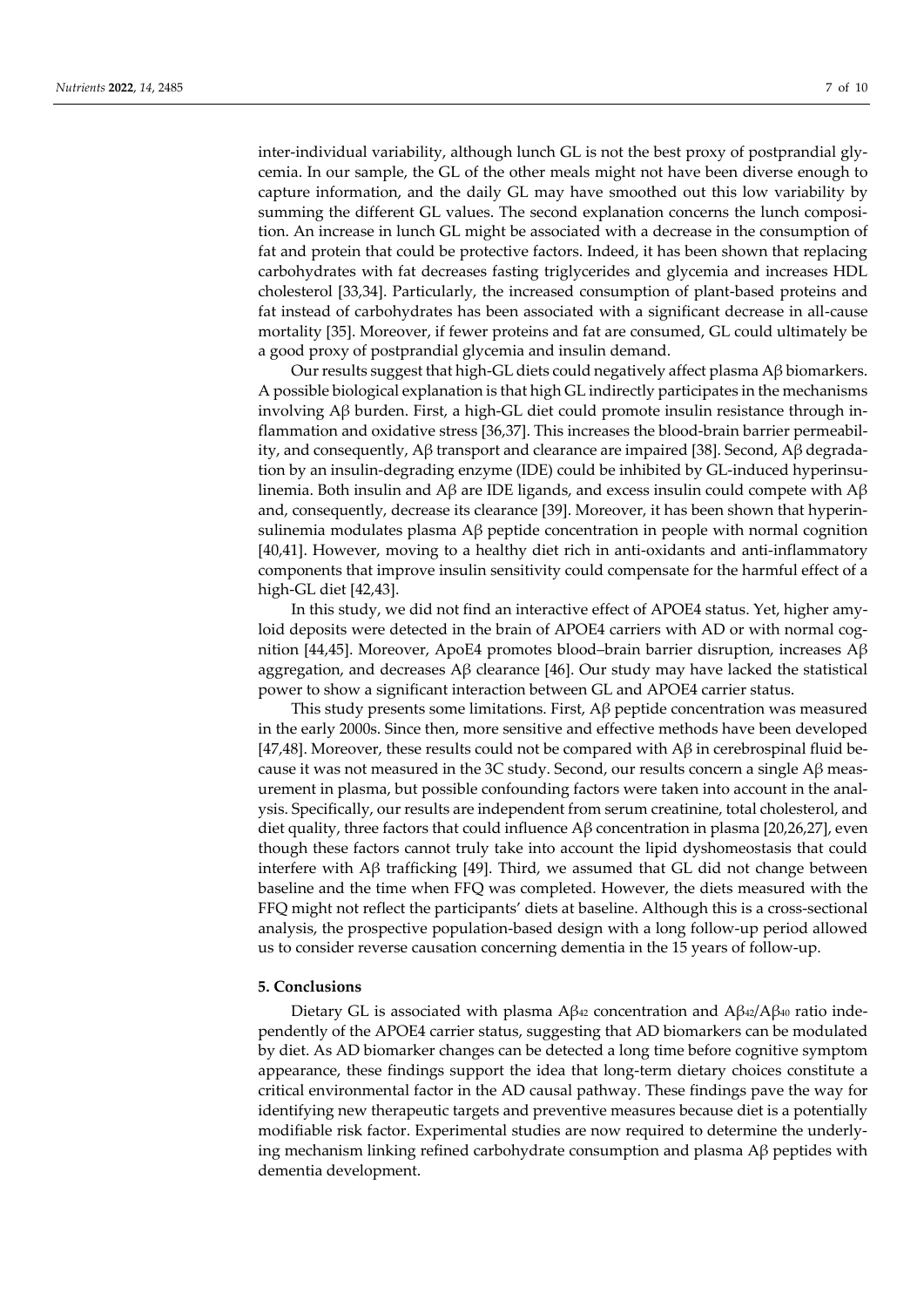**Supplementary Materials:** The following supporting information can be downloaded at: https://www.mdpi.com/article/10.3390/nu14122485/s1, Table S1: Glycemic load values of each item of the FFQ and mean glycemic load of the sample according to the meal types; Table S2: Characteristics of the study sample; Table S3: Association between plasma amyloid-β peptides and glycemic load residuals after exclusion of participants with incident dementia (*n* = 51).

**Author Contributions:** Conceptualization, M.G., M.R., C.B. and S.A.; methodology, M.G.; software, M.G.; validation, M.G., C.B. and S.A.; formal analysis, M.G.; investigation, M.G.; resources, C.F., C.S., C.B. and S.A.; data curation, S.A.; writing—original draft preparation, M.G.; writing—review and editing, M.G., M.R., C.S., V.C., C.F., C.B. and S.A.; visualization, M.G.; supervision, C.B. and S.A.; project administration, S.A.; funding acquisition, S.A. All authors have read and agreed to the published version of the manuscript.

**Funding:** The 3C Study is carried out under a partnership agreement between Inserm, the Victor Segalen–Bordeaux II University, and Sanofi-Synthélabo. The Fondation pour la Recherche Médicale funded the preparation and first phase of the study. The 3C Study is also supported by the Caisse Nationale Maladie des Travailleurs Salariés, Direction Générale de la Santé, MGEN, the Institut de la Longévité, Agence Française de Sécurité Sanitaire des Produits de Santé; the Regional Governments of Aquitaine, Bourgogne and Languedoc-Roussillon, Fondation de France; and the Ministry of Research-Inserm Programme 'Cohorts and collection of biological material'. This research was funded by Union France Alzheimer, grant number RAK17019FFA.

**Institutional Review Board Statement:** The study was conducted in accordance with the Declaration of Helsinki, and the 3C study was approved by the Consultative Committee for the Protection of Persons Participating in Biomedical Research at Kremlin-Bicêtre University Hospital (Project no. 99-28, June 1999).

**Informed Consent Statement:** Informed consent was obtained from all subjects involved in the study.

**Data Availability Statement:** Data described in the manuscript, code book, and analytic code will be made available upon request to the 3C scientific committee.

**Acknowledgments:** We thank Elisabetta Andermarcher for English editing.

**Conflicts of Interest:** The authors declare no conflict of interest. The funders had no role in the design of the study; in the collection, analyses, or interpretation of data; in the writing of the manuscript, or in the decision to publish the results.

# **References**

- 1. World Health Organization Dementia. Available online: https://www.who.int/news-room/fact-sheets/detail/dementia (accessed on 11 June 2019).
- 2. Livingston, G.; Sommerlad, A.; Orgeta, V.; Costafreda, S.G.; Huntley, J.; Ames, D.; Ballard, C.; Banerjee, S.; Burns, A.; Cohen-Mansfield, J.; et al. Dementia Prevention, Intervention, and Care. *Lancet* **2017**, *390*, 2673–2734. https://doi.org/10.1016/S0140- 6736(17)31363-6.
- 3. Scarmeas, N.; Anastasiou, C.A.; Yannakoulia, M. Nutrition and Prevention of Cognitive Impairment. *Lancet Neurol.* **2018**, *17*, 1006–1015. https://doi.org/10.1016/S1474-4422(18)30338-7.
- 4. Carvalho, C.; Cardoso, S.; Correia, S.C.; Santos, R.X.; Santos, M.S.; Baldeiras, I.; Oliveira, C.R.; Moreira, P.I. Metabolic Alterations Induced by Sucrose Intake and Alzheimer's Disease Promote Similar Brain Mitochondrial Abnormalities. *Diabetes* **2012**, *61*, 1234–1242. https://doi.org/10.2337/db11-1186.
- 5. Yeh, S.H.-H.; Shie, F.-S.; Liu, H.-K.; Yao, H.-H.; Kao, P.-C.; Lee, Y.-H.; Chen, L.-M.; Hsu, S.-M.; Chao, L.-J.; Wu, K.-W.; et al. A High-Sucrose Diet Aggravates Alzheimer's Disease Pathology, Attenuates Hypothalamic Leptin Signaling, and Impairs Food-Anticipatory Activity in APPswe/PS1dE9 Mice. *Neurobiol. Aging* **2020**, *90*, 60–74. https://doi.org/10.1016/j.neurobiolaging.2019.11.018.
- 6. Hanson, A.J.; Bayer, J.L.; Baker, L.D.; Cholerton, B.; VanFossen, B.; Trittschuh, E.; Rissman, R.A.; Donohue, M.C.; Moghadam, S.H.; Plymate, S.R.; et al. Differential Effects of Meal Challenges on Cognition, Metabolism, and Biomarkers for Apolipoprotein E Ɛ4 Carriers and Adults with Mild Cognitive Impairment. *J. Alzheimers Dis.* **2015**, *48*, 205–218. https://doi.org/10.3233/JAD-150273.
- 7. DeMattos, R.B.; Bales, K.R.; Cummins, D.J.; Paul, S.M.; Holtzman, D.M. Brain to Plasma Amyloid-Beta Efflux: A Measure of Brain Amyloid Burden in a Mouse Model of Alzheimer's Disease. *Science* **2002**, *295*, 2264–2267. https://doi.org/10.1126/science.1067568.
- 8. van Oijen, M.; Hofman, A.; Soares, H.D.; Koudstaal, P.J.; Breteler, M.M.B. Plasma Aβ1-40 and Aβ1-42 and the Risk of Dementia: A Prospective Case-Cohort Study. *Lancet Neurol.* **2006**, *5*, 655–660. https://doi.org/10.1016/S1474-4422(06)70501-4.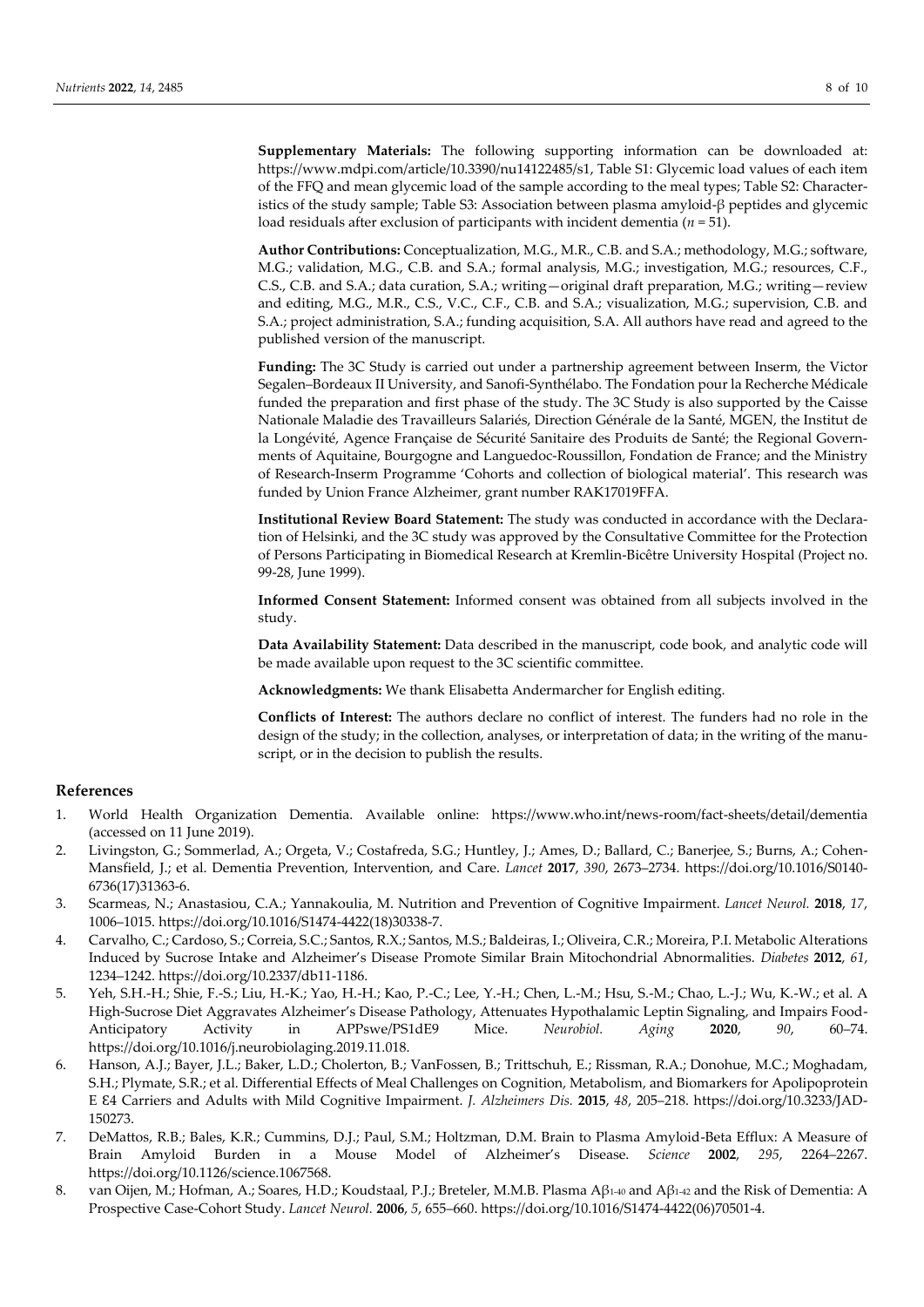- 9. Lambert, J.-C.; Schraen-Maschke, S.; Richard, F.; Fievet, N.; Rouaud, O.; Berr, C.; Dartigues, J.-F.; Tzourio, C.; Alpérovitch, A.; Buée, L.; et al. Association of Plasma Amyloid Beta with Risk of Dementia: The Prospective Three-City Study. *Neurology* **2009**, *73*, 847–853. https://doi.org/10.1212/WNL.0b013e3181b78448.
- 10. Gentreau, M.; Chuy, V.; Féart, C.; Samieri, C.; Ritchie, K.; Raymond, M.; Berticat, C.; Artero, S. Refined Carbohydrate-Rich Diet Is Associated with Long-Term Risk of Dementia and Alzheimer's Disease in Apolipoprotein E Ε4 Allele Carriers. *Alzheimers Dement.* **2020**, *16*, 1043–1053. https://doi.org/10.1002/alz.12114.
- 11. Hanson, A.J.; Bayer-Carter, J.L.; Green, P.S.; Montine, T.J.; Wilkinson, C.W.; Baker, L.D.; Watson, G.S.; Bonner, L.M.; Callaghan, M.; Leverenz, J.B.; et al. Effect of Apolipoprotein E Genotype and Diet on Apolipoprotein E Lipidation and Amyloid Peptides. *JAMA Neurol.* **2013**, *70*, 972–980. https://doi.org/10.1001/jamaneurol.2013.396.
- 12. Bellisle, F.; Dalix, A.M.; Mennen, L.; Galan, P.; Hercberg, S.; de Castro, J.M.; Gausseres, N. Contribution of Snacks and Meals in the Diet of French Adults: A Diet-Diary Study. *Physiol. Behav.* **2003**, *79*, 183–189.
- 13. 3C Study Group Vascular Factors and Risk of Dementia: Design of the Three-City Study and Baseline Characteristics of the Study Population. *Neuroepidemiology* **2003**, *22*, 316–325. https://doi.org/10.1159/000072920.
- 14. Salmerón, J.; Manson, J.E.; Stampfer, M.J.; Colditz, G.A.; Wing, A.L.; Willett, W.C. Dietary Fiber, Glycemic Load, and Risk of Non-Insulin-Dependent Diabetes Mellitus in Women. *JAMA* **1997**, *277*, 472–477.
- 15. Monro, J.A.; Shaw, M. Glycemic Impact, Glycemic Glucose Equivalents, Glycemic Index, and Glycemic Load: Definitions, Distinctions, and Implications. *Am. J. Clin. Nutr.* **2008**, *87*, 237S–243S. https://doi.org/10.1093/ajcn/87.1.237S.
- 16. Atkinson, F.S.; Foster-Powell, K.; Brand-Miller, J.C. International Tables of Glycemic Index and Glycemic Load Values: 2008. *Diabetes Care* **2008**, *31*, 2281–2283. https://doi.org/10.2337/dc08-1239.
- 17. Carneiro, L.; Leloup, C. Mens Sana in Corpore Sano: Does the Glycemic Index Have a Role to Play? *Nutrients* **2020**, *12*, 2989. https://doi.org/10.3390/nu12102989.
- 18. Berticat, C.; Durand, V.; Raymond, M. Refined Carbohydrate Consumption and Facial Attractiveness. *Evol. Psychol.* **2020**, *18*, 1474704920960440. https://doi.org/10.1177/1474704920960440.
- 19. Wagner, M.; Dartigues, J.-F.; Samieri, C.; Proust-Lima, C. Modeling Risk-Factor Trajectories When Measurement Tools Change Sequentially During Follow-up in Cohort Studies: Application to Dietary Habits in Prodromal Dementia. *Am. J. Epidemiol.* **2018**, *187*, 845–854. https://doi.org/10.1093/aje/kwx293.
- 20. Hill, E.; Goodwill, A.M.; Gorelik, A.; Szoeke, C. Diet and Biomarkers of Alzheimer's Disease: A Systematic Review and Meta-Analysis. *Neurobiol. Aging* **2019**, *76*, 45–52. https://doi.org/10.1016/j.neurobiolaging.2018.12.008.
- 21. Post, R.E.; Mainous, A.G.; King, D.E.; Simpson, K.N. Dietary Fiber for the Treatment of Type 2 Diabetes Mellitus: A Meta-Analysis. *J. Am. Board Fam. Med.* **2012**, *25*, 16–23. https://doi.org/10.3122/jabfm.2012.01.110148.
- 22. Hätönen, K.A.; Virtamo, J.; Eriksson, J.G.; Sinkko, H.K.; Sundvall, J.E.; Valsta, L.M. Protein and Fat Modify the Glycaemic and Insulinaemic Responses to a Mashed Potato-Based Meal. *Br. J. Nutr.* **2011**, *106*, 248–253. https://doi.org/10.1017/S0007114511000080.
- 23. American Psychiatric Association. *Diagnostic and Statistical Manual of Mental Disorders*, 4th ed.; Text Revision (DSM-IV-TR); American Psychiatric Association: Washington, DC, USA, 2000; ISBN 978-0-89042-062-1.
- 24. Dufouil, C.; Richard, F.; Fiévet, N.; Dartigues, J.F.; Ritchie, K.; Tzourio, C.; Amouyel, P.; Alpérovitch, A. APOE Genotype, Cholesterol Level, Lipid-Lowering Treatment, and Dementia: The Three-City Study. *Neurology* **2005**, *64*, 1531–1538. https://doi.org/10.1212/01.WNL.0000160114.42643.31.
- 25. Stengel, B.; Metzger, M.; Froissart, M.; Rainfray, M.; Berr, C.; Tzourio, C.; Helmer, C. Epidemiology and Prognostic Significance of Chronic Kidney Disease in the Elderly—The Three-City Prospective Cohort Study. *Nephrol. Dial. Transplant* **2011**, *26*, 3286– 3295. https://doi.org/10.1093/ndt/gfr323.
- 26. Toledo, J.B.; Vanderstichele, H.; Figurski, M.; Aisen, P.S.; Petersen, R.C.; Weiner, M.W.; Jack, C.R.; Jagust, W.; Decarli, C.; Toga, A.W.; et al. Factors Affecting Aβ Plasma Levels and Their Utility as Biomarkers in ADNI. *Acta Neuropathol.* **2011**, *122*, 401–413. https://doi.org/10.1007/s00401-011-0861-8.
- 27. Wang, C.; Shou, Y.; Pan, J.; Du, Y.; Liu, C.; Wang, H. The Relationship between Cholesterol Level and Alzheimer's Disease-Associated APP Proteolysis/Aβ Metabolism. *Nutr. Neurosci.* **2019**, *22*, 453–463. https://doi.org/10.1080/1028415X.2017.1416942.
- 28. Montgomery, D.C.; Peck, E.A.; Vining, G.G. *Introduction to Linear Regression Analysis*; John Wiley & Sons: Hoboken, NJ, USA, 2012; ISBN 978-0-470-54281-1.
- 29. Willett, W.C.; Howe, G.R.; Kushi, L.H. Adjustment for Total Energy Intake in Epidemiologic Studies. *Am. J. Clin. Nutr.* **1997**, *65*, 1220S–1228S. https://doi.org/10.1093/ajcn/65.4.1220S.
- 30. Fox, J. *Applied Regression Analysis and Generalized Linear Models*, 3rd ed.; SAGE: Singapore, 2016; ISBN 978-1-4833-1088-6.
- 31. Bayer-Carter, J.L.; Green, P.S.; Montine, T.J.; VanFossen, B.; Baker, L.D.; Watson, G.S.; Bonner, L.M.; Callaghan, M.; Leverenz, J.B.; Walter, B.K.; et al. Diet Intervention and Cerebrospinal Fluid Biomarkers in Amnestic Mild Cognitive Impairment. *Arch. Neurol.* **2011**, *68*, 743–752. https://doi.org/10.1001/archneurol.2011.125.
- 32. Taylor, M.K.; Sullivan, D.K.; Swerdlow, R.H.; Vidoni, E.D.; Morris, J.K.; Mahnken, J.D.; Burns, J.M. A High-Glycemic Diet Is Associated with Cerebral Amyloid Burden in Cognitively Normal Older Adults. *Am. J. Clin. Nutr.* **2017**, *106*, 1463–1470. https://doi.org/10.3945/ajcn.117.162263.
- 33. Siri-Tarino, P.W.; Sun, Q.; Hu, F.B.; Krauss, R.M. Saturated Fat, Carbohydrate, and Cardiovascular Disease. *Am. J. Clin. Nutr.* **2010**, *91*, 502–509. https://doi.org/10.3945/ajcn.2008.26285.